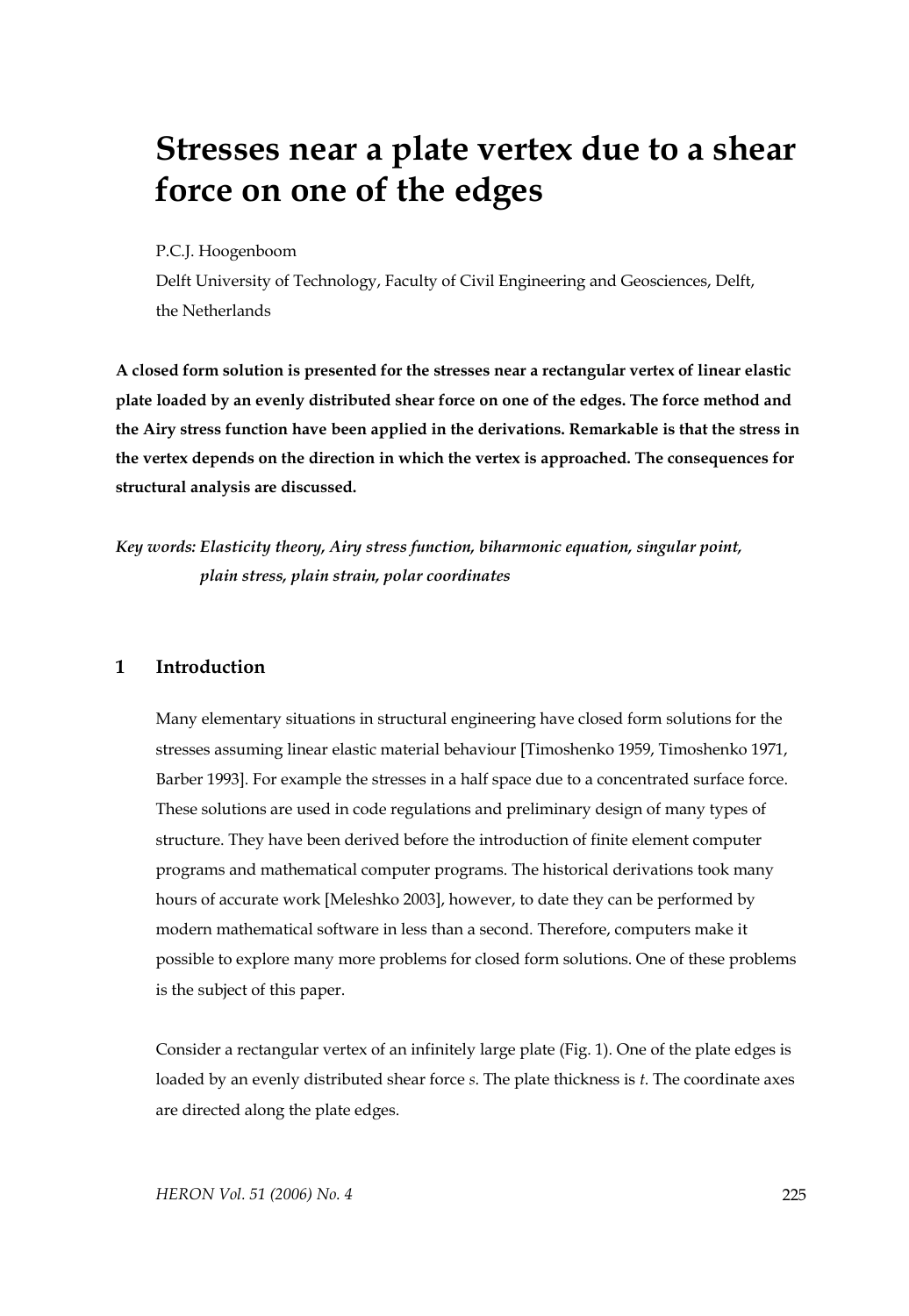

*Figure 1: Shear force loading on one edge of a plate near a rectangular vertex* 

As shown in the following sections, the stress distribution in the plate shows a compressive stress of

$$
\sigma_{xx} = -\frac{\pi s}{2t} \tag{1}
$$

everywhere along the loaded edge and a tensile stress of

$$
\sigma_{yy} = \frac{\pi s}{2t} \tag{2}
$$

everywhere along the not loaded edge. This is also the largest principal stress  $\sigma_1$  . The smallest principal stress occurs everywhere along the loaded edge.

$$
\sigma_2 = -\frac{s}{t} \frac{1}{4} (\pi + \sqrt{16 + \pi^2}) = -2.06 \frac{s}{t}
$$
 (3)

The largest comparison stress according to the failure criterion of Von Mises is

$$
\sigma_{VM} = \frac{s}{t} \sqrt{3 + \frac{1}{4} \pi^2} = 2.34 \frac{s}{t},\tag{4}
$$

which also occurs everywhere along the loaded edge.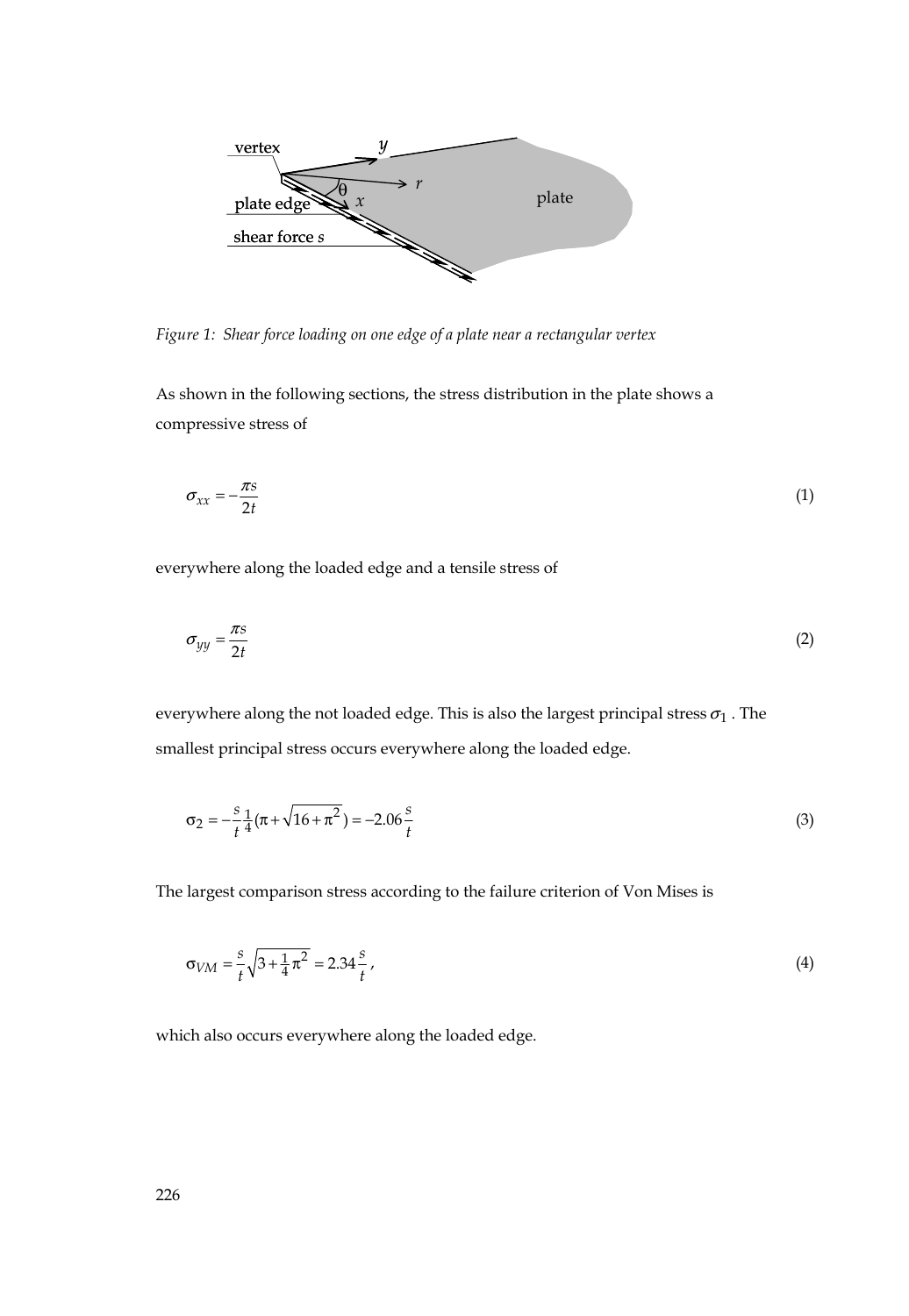## **2 The Force Method**

In elasticity theory the force method is successfully applied to analyse plates loaded in plain stress or plane strain [Den Hartog 1987]. In this method we look for an Airy stress function φ that fulfils the biharmonic equation

$$
\frac{\partial^4 \phi}{\partial x^4} + 2 \frac{\partial^4 \phi}{\partial x^2 \partial y^2} + \frac{\partial^4 \phi}{\partial y^4} = 0 \tag{5}
$$

When found, the plate forces are derived by

$$
n_{xx} = \frac{\partial^2 \phi}{\partial y^2}, \quad n_{yy} = \frac{\partial^2 \phi}{\partial x^2}, \quad n_{xy} = -\frac{\partial^2 \phi}{\partial x \partial y}
$$
(6)

where  $n_{xx} = t \sigma_{xx}$ ,  $n_{yy} = t \sigma_{yy}$ ,  $n_{xy} = t \sigma_{xy}$  and *t* is the plate thickness. For the situation analysed in this paper the boundary conditions are

$$
x = 0 \rightarrow \frac{\partial^2 \phi}{\partial y^2} = 0, \frac{\partial^2 \phi}{\partial x \partial y} = 0
$$
  
(7)  

$$
y = 0 \rightarrow \frac{\partial^2 \phi}{\partial x^2} = 0, \frac{\partial^2 \phi}{\partial x \partial y} = s
$$

The following stress function fulfils the biharmonic equation (5) and the boundary conditions (7).

$$
\phi = \frac{1}{2}s \left[ xy + \frac{1}{2}\pi x^2 - (x^2 + y^2)\arctan \frac{x}{y} \right]
$$
 (8)

It has been obtained by trail and error, starting with an assumption for the shear stress distribution  $n_{xy}$  and deriving the normal stresses  $n_{xx}$  and  $n_{yy}$  from equilibrium and the boundary conditions.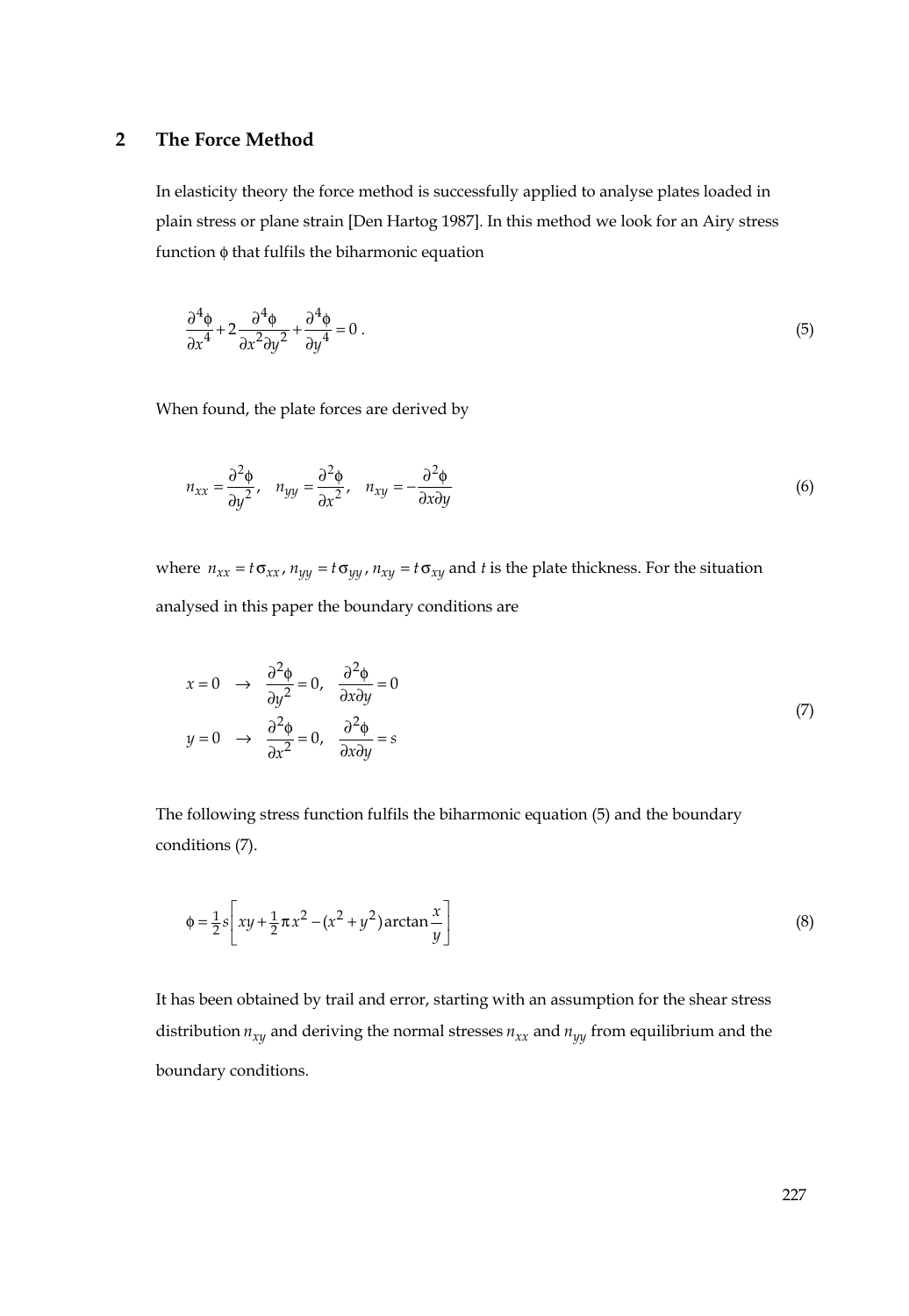The stress function can also be written in the cylinder coordinates *r* and θ  $using x = r \cos \theta$  and  $y = r \sin \theta$ .

$$
\phi = \frac{1}{2} s r^2 \left[ \sin \theta \cos \theta - \frac{1}{2} \pi \sin^2 \theta + \theta \right]
$$
\n(9)

## **3 Stress Results**

Substituting (8) in (6) the force field is found.

$$
n_{xx} = -s \left( \arctan \frac{x}{y} - \frac{xy}{x^2 + y^2} \right)
$$
 (10)

$$
n_{yy} = s \left( \frac{1}{2} \pi - \arctan \frac{x}{y} - \frac{xy}{x^2 + y^2} \right)
$$
 (11)

$$
n_{xy} = -s \frac{x^2}{x^2 + y^2}
$$
 (12)

These are plotted in Figure 2, 3 and 4. The plate forces are independent of the distance *r* to the vertex.

$$
n_{xx} = -s\left(\frac{1}{2}\pi - \theta - \cos\theta\sin\theta\right) \tag{13}
$$

 $n_{yy} = s(\theta - \sin \theta \cos \theta)$  (14)

$$
n_{xy} = -s \cos^2 \theta \tag{15}
$$

The principal stresses  $\sigma_1$  and  $\sigma_2$  are calculated by

$$
\sigma_1 = \frac{1}{t} \left( \frac{1}{2} (n_{xx} + n_{yy}) + \sqrt{\frac{1}{4} (n_{xx} - n_{yy})^2 + n_{xy}^2} \right),
$$
  
\n
$$
\sigma_2 = \frac{1}{t} \left( \frac{1}{2} (n_{xx} + n_{yy}) - \sqrt{\frac{1}{4} (n_{xx} - n_{yy})^2 + n_{xy}^2} \right),
$$
\n(16)

which can be evaluated to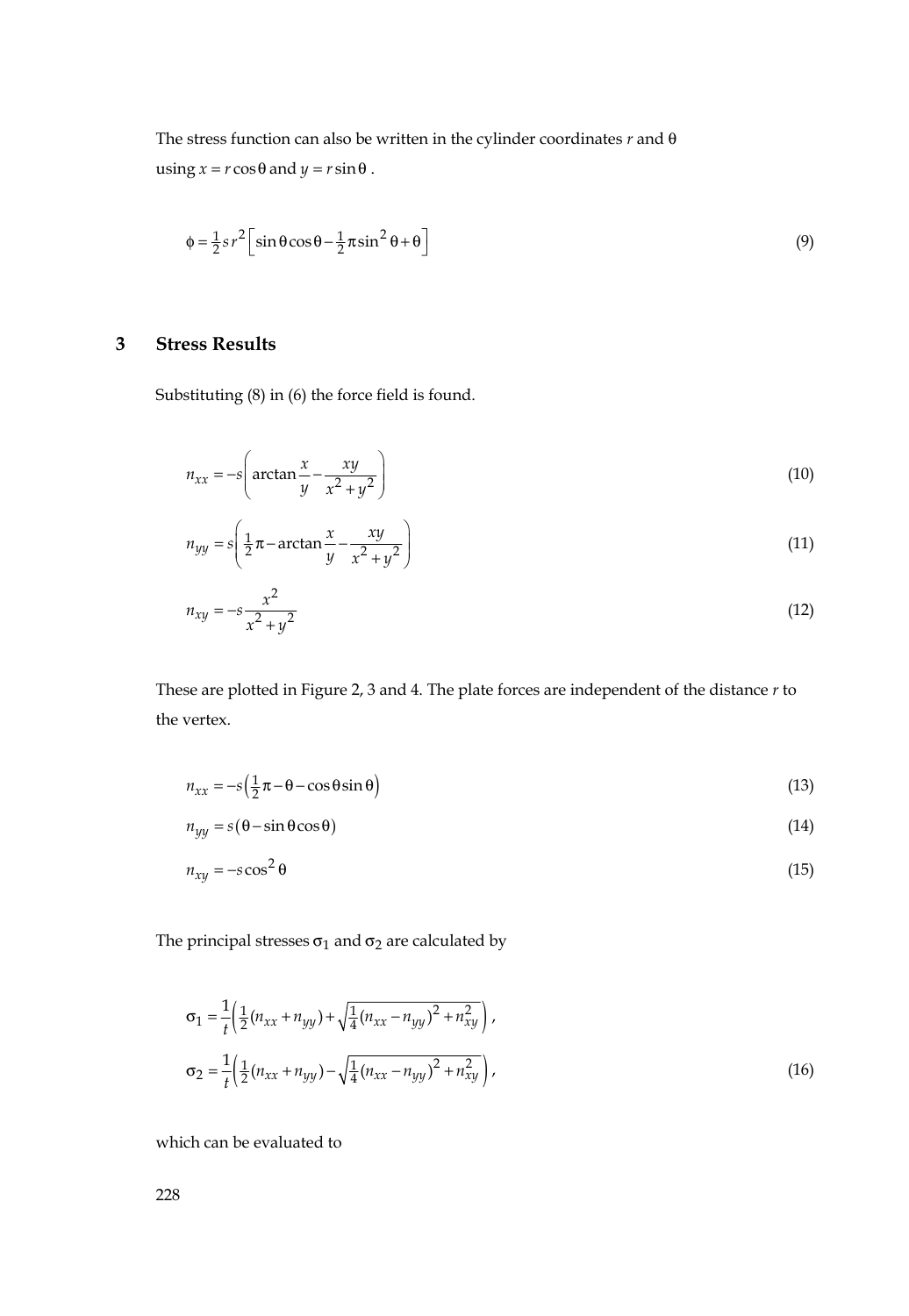$$
\sigma_1 = \frac{s}{t} \left( \theta - \frac{1}{4} \pi + \frac{1}{4} \sqrt{\pi^2 - 8\pi \cos\theta \sin\theta + 16\cos^2\theta} \right),
$$
  
\n
$$
\sigma_2 = \frac{s}{t} \left( \theta - \frac{1}{4} \pi - \frac{1}{4} \sqrt{\pi^2 - 8\pi \cos\theta \sin\theta + 16\cos^2\theta} \right).
$$
\n(17)



*Figure 3: Normal forces*  $\frac{n_{yy}}{s}$ 



The Von Misses stress is calculated by

$$
\sigma_{VM} = \frac{1}{t} \sqrt{n_{xx}^2 - n_{xx} n_{yy} + n_{yy}^2 + 3n_{xy}^2} \,, \tag{18}
$$

 $\overline{5}$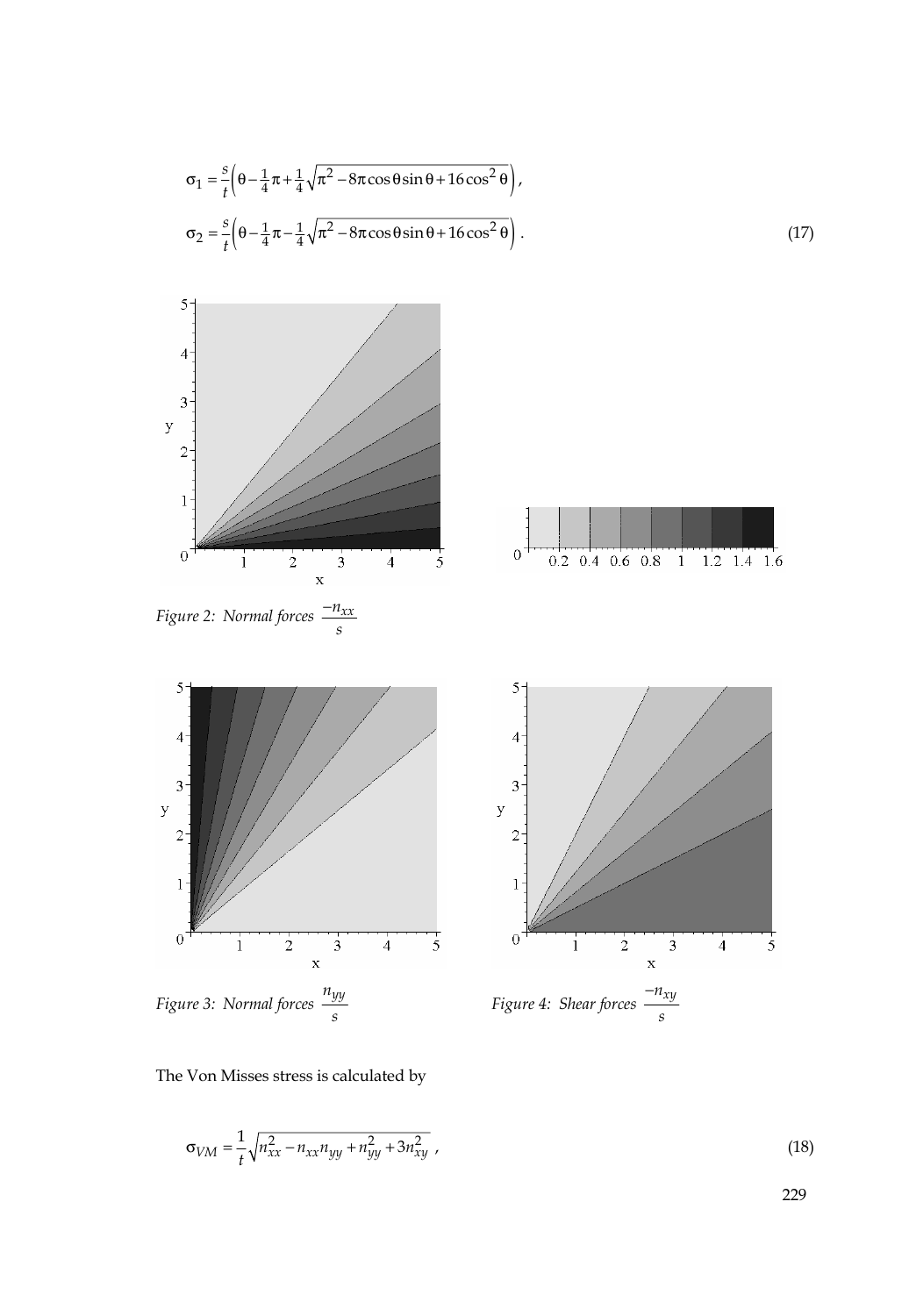which can be evaluated to

$$
\sigma_{VM} = \frac{s}{t} \frac{1}{2} \sqrt{\pi^2 - 2\pi\theta + 4\theta^2 - 6\pi\cos\theta\sin\theta + 12\cos^2\theta}.
$$
 (19)

All stresses are plotted in Figure 5.



*Figure 5: Stress quantities as a function of* θ

# **4 Conclusions and Remarks**

A closed form solution has been found for the stresses close to a rectangular vertex of linear elastic plate loaded by an evenly distributed shear force on one of the edges. This closed form solution was earlier derived by E. Reissner and published in a two-page technical note (Reissner 1944).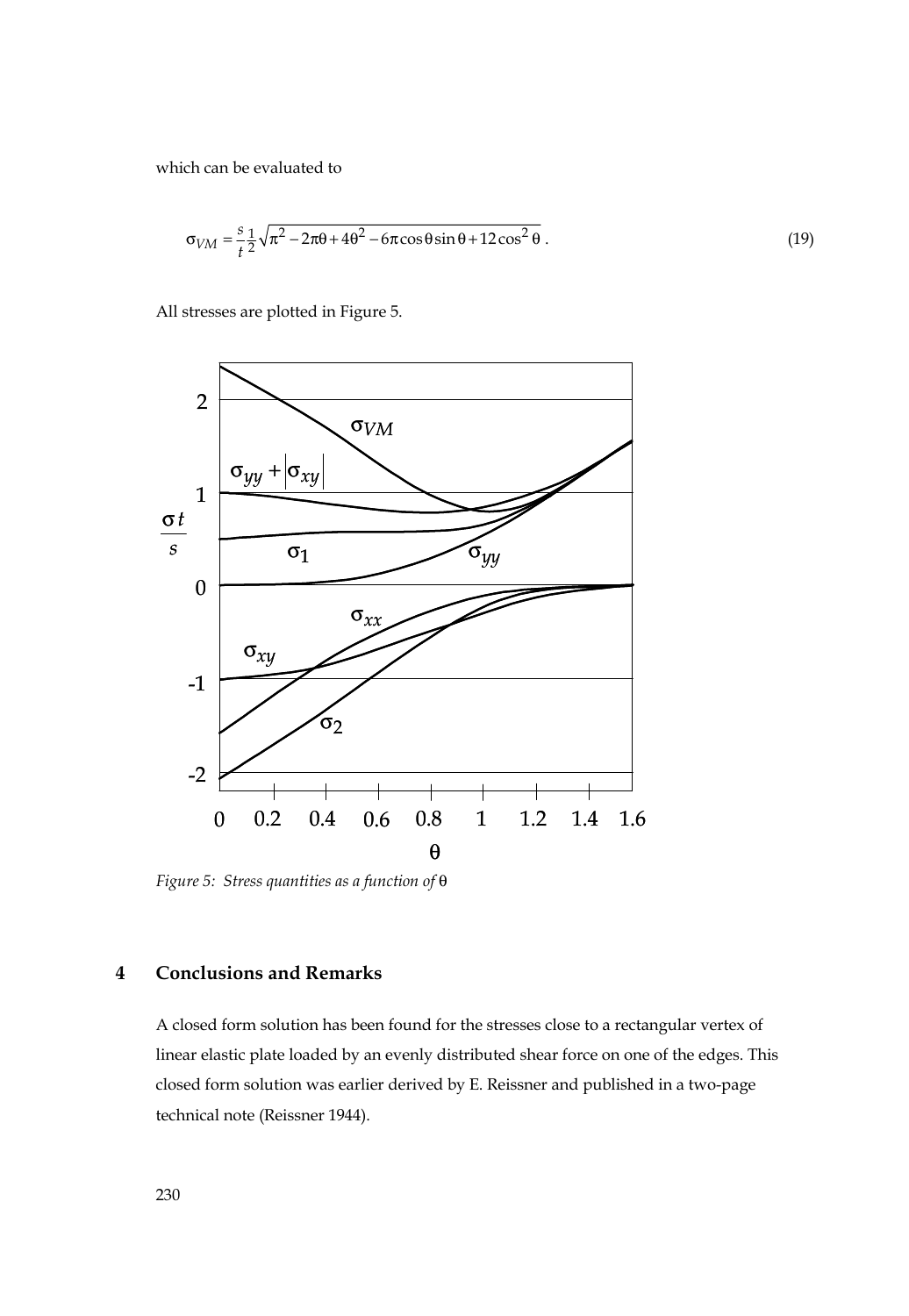As pointed out (Reissner 1944) the solution shows that the stress tensor can be asymmetrical also in the absence of body moments. (Including body moments would nowadays be referred to as a Cosserat continuum.) After all, in the vertex the shear stresses on perpendicular faces are not the same. However, this has no practical consequences. The very concept of stress breaks down when we strongly zoom in on the material. At a very large magnification we would see individual molecules and the effects of forces between them. It would be an unrealistic idealisation to require a valid stress tensor for the single molecule that resides in the plate vertex. In other words, it is not a problem if a plate solution does not fulfil all governing equations in a finite number of points. Neither do we need to extent the concept of stress to include asymmetrical stress tensors.

In the vertex the stress is not unique. It depends on the direction in which the vertex is approached. This singularity cannot be computed easily by the finite element method because jumps are not included in the shape functions of regular elements. An extremely fine element mesh can be used to approximate the singularity. The problem of this paper is particularly suitable for bench marking finite element software because despite the singularity none of the quantities (displacements, strains, stresses) go to infinity.

Due to modern mathematical software the classical force method is very suitable to find closed form solutions of many as yet unsolved problems in elasticity theory. For example, the problem of Figure 6 has a considerable a shear lag. It can be observed in the bottom plate of a box-girder bridge or a core wall of a high-rise building. As far as the author knows, the closed form solution for that problem is still waiting to be found.



*Figure 6: Shear force loading on the edges of a semi-infinite strip*